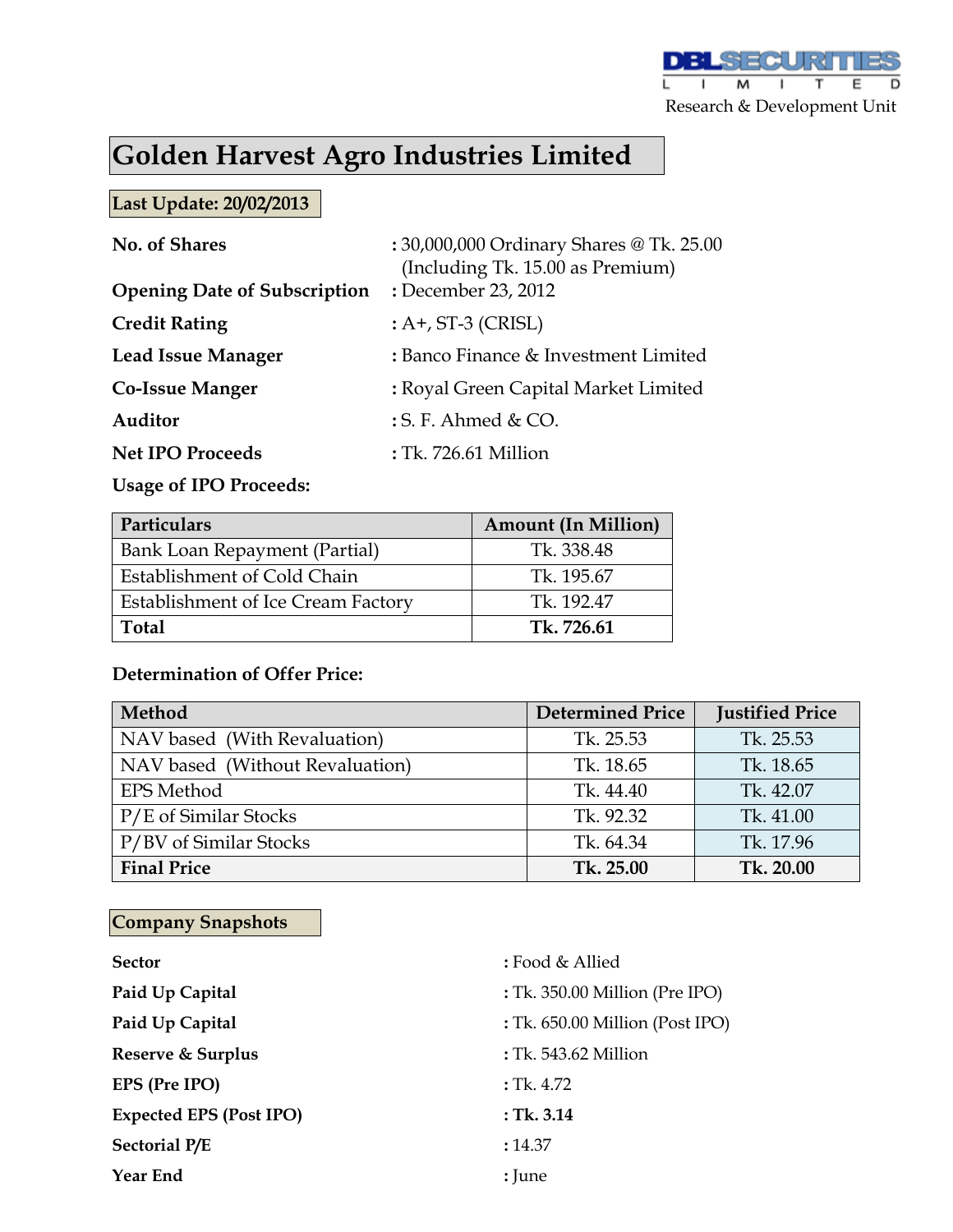# **Financial Information:**

| Particulars                           | 2011-2012 (E) | 2010-2011   |
|---------------------------------------|---------------|-------------|
| <b>Sales Revenue</b>                  | 631,831,748   | 526,526,457 |
| Growth $(\%)$                         | 20%           | 36%         |
| Less: Cost of Goods Sold              | 296,960,922   | 245,772,730 |
| % of sales                            | 47%           | 47%         |
| <b>Gross Profit</b>                   | 334,870,827   | 280,753,727 |
| <b>Export Incentive</b>               | 3,219,183     | 2,682,758   |
| % of sales                            | 0.51%         | 0.51%       |
| Other Income                          | 2,856,390     | 2,380,325   |
| Administrative & Selling Expenses     | 57,123,415    | 49,672,535  |
| Loss from Investment in Quoted Shares | 5,000,000     | 4,442,103   |
| <b>Financial Expenses</b>             | 25,103,957    | 27,351,841  |
| Net Profit before Tax                 | 253,719,027   | 204,350,331 |
| Less: Provision for Income Tax        | 95,144,635    | 72,080,781  |
| Net Profit after tax                  | 158,574,392   | 132,269,550 |
| <b>EPS</b>                            | 3.13          | 4.72        |

# **Important Ratios**

| Particulars                    | 2011   | 2010   | 2009   | 2008   | 2007   |
|--------------------------------|--------|--------|--------|--------|--------|
| Current Ratio                  | 1.16   | 1.25   | 0.77   | 0.62   | 0.45   |
| Debt-Equity Ratio              | 0.09   | 0.13   | 0.15   | 0.61   | 0.95   |
| Gross Profit Margin            | 0.53   | 0.49   | 0.42   | 0.38   | 0.20   |
| <b>Operating Profit Margin</b> | 0.45   | 0.43   | 0.36   | 0.32   | 0.09   |
| Net Profit Margin              | 0.25   | 0.27   | 0.21   | 0.17   | -      |
| Return on Asset (ROA)          | 13.02% | 14.12% | 6.38%  | 8.12%  |        |
| Return on Equity (ROE)         | 20.61% | 37.80% | 12.13% | 24.96% |        |
| <b>EPS</b>                     | 4.72   | 13.04  | 2.63   | 2.10   | (0.15) |
| NAV Per Share                  | 25.53  | 38.99  |        |        |        |